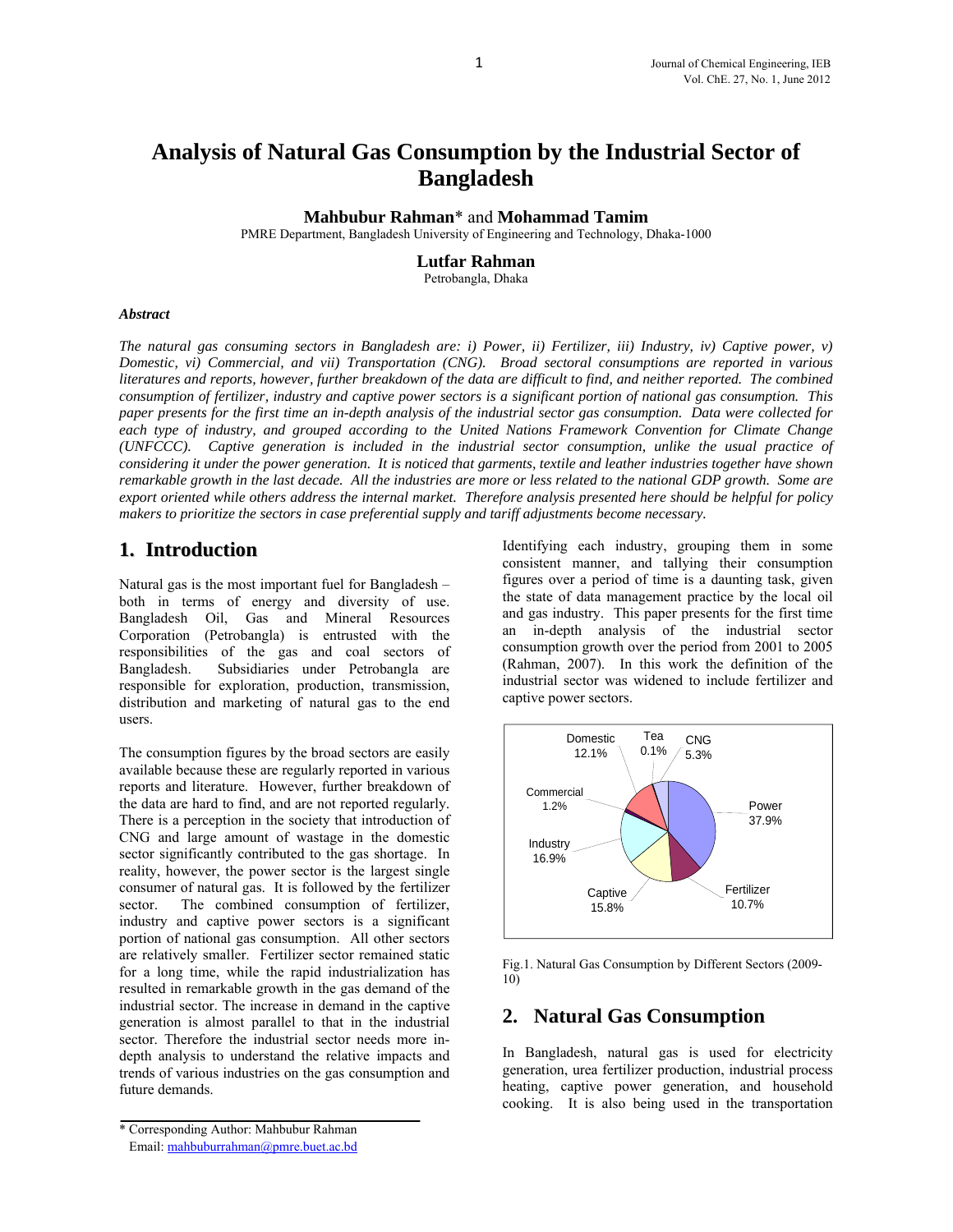sector in the form of CNG since 2005. Fig. 1 shows the natural gas consumption by various sectors during the fiscal year 2009-10. It represents the traditional sectoral split (Petrobangla MIS, 2011).

Fig.1 clearly shows the dominance of the power sector. Fertilizer, traditionally the  $2<sup>nd</sup>$  largest consumer, is already behind industry, domestic and captive power. Industrial sector, together with fertilizer and captive power, consumed about 43.4% of the total gas, the largest share of national consumption. Power sector follows closely in the  $2<sup>nd</sup>$  position. Consumption in the domestic sector, although not small (12.1%), is incurred by a very large number of customers. CNG sector had a modest beginning with only 1.3% NG consumption during 2005-06, but rapidly increased to the current level of 5.3%. Table 1 shows the change of gas consumption in the last five years (2004-05 to 2009-10) for different sectors (Petrobangla MIS 2011). It shows that consumption in the fertilizer sector decreased under all three distribution companies, and nationally it decreased by 31%. Power sector consumption decreased by 15% under BGSL. All other sectors show increasing trend. CNG and captive power sectors showed astounding rates of increase. One needs to analyze whether these are following normal market mechanism, or being caused by other factors such as Governmental interventions.

It is known that from 2008 onwards the nation faced gas shortage; even though gas production actually increased, it was not sufficient to meet the growing demand. To address the severe power crisis, the authorities temporarily shut down some of the large fertilizer factories and diverted the gas to the power plants. This should explain the negative trend in the fertilizer sector. Some power plants also faced unscheduled shut downs due to technical problems and sometimes due to fuel shortage, which explains the negative trend in the power sector. The captive power sector came about when the utilities were not able to maintain power supply per demand of the industries. The authorities allowed the industrial entities to set up their own power plants and provided extra gas connections. Since then many industries opted for captive generation. Thus the growth in captive generation was quite remarkable, and almost parallel to the industrial growth. This trend will continue if the grid power situation is not improved significantly. CNG was introduced and promoted by the government in 2005 to address the severe air pollution in Dhaka during the 90's. It had a modest beginning but quickly became popular. In the next 5 years its growth surpassed all predictions. It is however, expected that the CNG sector despite having dramatic rise will eventually flatten out due to market saturation and interventions like price hike, restriction on dispensing time, etc. The domestic sector should also slow down because the authorities have severely restricted gas

connections to the domestic sectors. LPG is being promoted instead for household use. Similar measures are also applied to the industrial sector. These measures will remain in place until gas production and supply are significantly improved. These measures will adversely affect the natural growth trends of the related sectors.

The focus of the paper is the industrial sector, which is analyzed in the next section.

# **3. The Industrial Sector**

Analysis presented in this section is based on the data available for the period 2001-2005 (Rahman, 2007). Unfortunately the latest data was not available. Traditional reporting practice in Bangladesh is to aggregate all types of industries except the fertilizer in to a single group called the "Industrial" sector. The Fertilizer manufacturing is usually treated and reported as a separate sector because it had been the single largest consumer of natural gas. Power generation surpassed it in the mid-70's.

Table 1: Increase/Decrease of gas consumption by different sectors (2004-05 to 2009-10), $\Delta$  (change) is in **MMCM** 

| Sector           | Consumption<br>Change | rgmpci     | <b>BGSL</b> | ICIDCI | PGCL             | Total  |
|------------------|-----------------------|------------|-------------|--------|------------------|--------|
| Power            | Δ                     | 1,723 -109 |             | 480    | $-55$            | 2,039  |
|                  | $\frac{0}{0}$         | 40         | $-15$       | 146    | $-9$             | 34     |
| Fertilizer       | Δ                     | $-437$     | $-382$      | $-8$   | $\boldsymbol{0}$ | $-828$ |
|                  | $\frac{0}{0}$         | $-30$      | $-37$       | $-5$   | $\mathbf{0}$     | $-31$  |
| Captive          | $\Delta$              | 1,797 255  |             | 38     | 27               | 2,117  |
|                  | $\frac{0}{0}$         | 201        | 173         | 122    | 3,352            | 197    |
| Industry         | Δ                     | 1,565 224  |             | 99     | 13               | 1,901  |
|                  | $\frac{0}{0}$         | 130        | 106         | 255    | 160              | 130    |
| Comm.            | Δ                     | 59         | 25          | 3      | 6                | 92     |
|                  | $\frac{0}{0}$         | 68         | 64          | 28     | 950              | 67     |
| Domestic         | Δ                     | 556        | 200         | 46     | 52               | 854    |
|                  | $\frac{0}{0}$         | 53         | 58          | 50     | 762              | 57     |
| $CN\overline{G}$ | Δ                     | 626        | 243         | 74     | 68               | 1,010  |
|                  | $\frac{0}{0}$         | 713        | 1,601       | 13,114 |                  | 976    |

The captive power generation is also usually treated and reported as a separate sector. Analysis presented in this paper includes three sectors: i) Fertilizer, ii) Industry,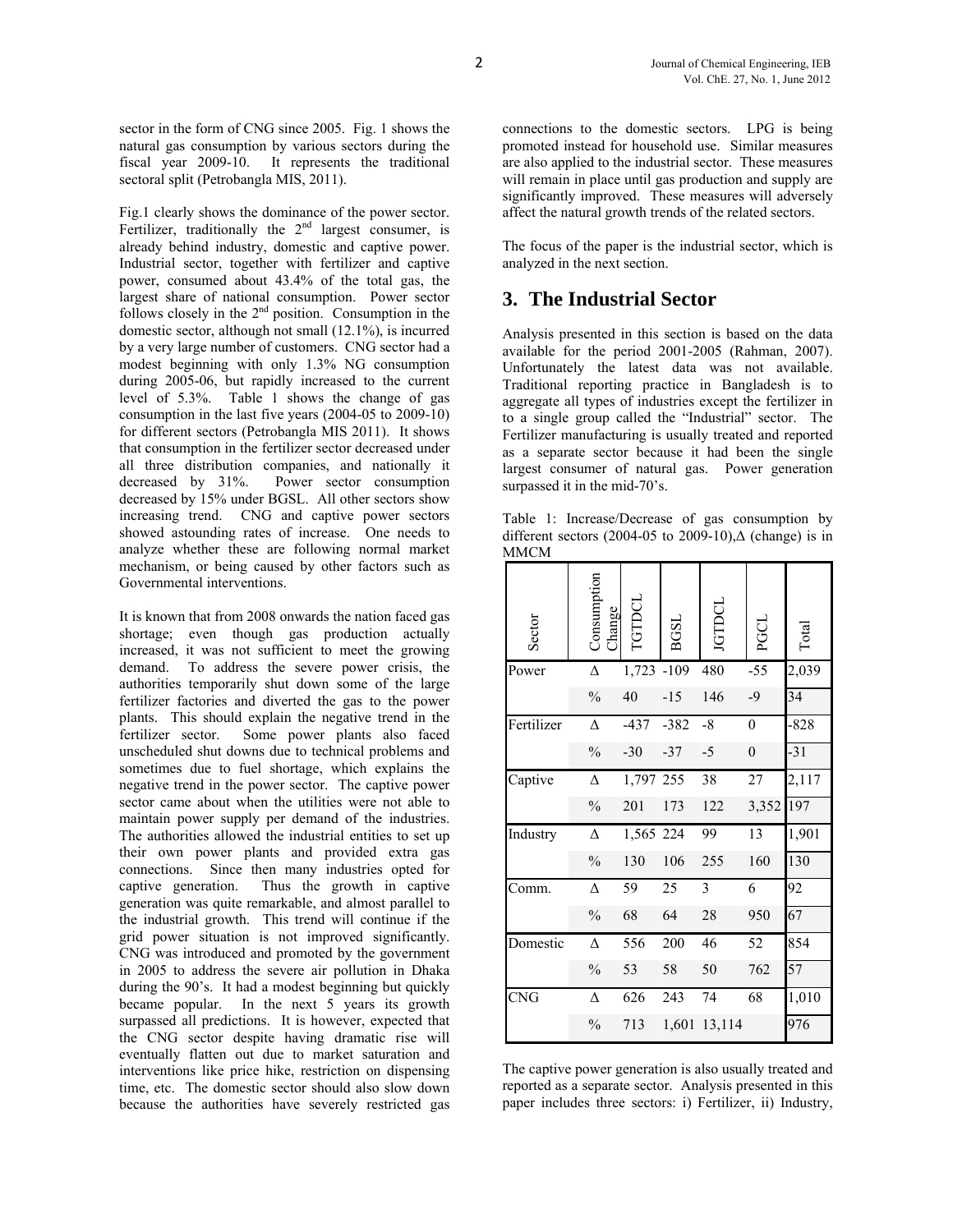and iii) Captive power. Fertilizer, despite its size or role, is just another industry. It is the normal practice all over the world to provide grid power to the industries, which is usually done by the power utilities. In Bangladesh the scenario is quite different. As the utilities were not able to supply grid power as per demand of the industry, the use of captive power came about. It is not to say that every industrial unit has a captive generation unit as well, but it should be emphasized that wherever a captive generation unit exists, it is coupled to one or more industrial units. Therefore captive generation should be added to the industrial sector consumption. Industrial, fertilizer and captive sectors together consumed about 38% of the total gas during 2005-06, which was quite close to the power generation sector consumption to that time.

Therefore the consumption trends in the industrial sector must be critically analyzed to undertake any conservation, efficiency improvement, or UFG reduction measures to make a meaningful impact. The number and type of industries is quite large, which includes garments and textile, cement, ceramic and glass, metal processing, plastic and rubber, etc. There should be some consistent way to group these industries. The United Nations Framework Convention for Climate Change (UNFCCC) provides guidelines regarding the grouping of industries according to their activities, which was adopted in this paper. Table 2 shows the total natural gas consumption, i.e., including captive generation, by the different types of industries during the period 2000-01 to 2004-05.

Table 2: Yearly Consumption of Natural Gas by Different Industries (MMCM)

| <b>Industry Type</b> | Year      |                |                |                |                |
|----------------------|-----------|----------------|----------------|----------------|----------------|
|                      | $00 - 01$ | 01-02          | $02-03$        | $03 - 04$      | $04 - 05$      |
| Fertilizer           | 2,505     | 2,231          | 2,715          | 2,627          | 2,661          |
| Textile and          | 887       | 1,004          | 1,254          | 1,459          | 1,681          |
| Leather              |           |                |                |                |                |
| Iron & Steel         | 110       | 119            | 144            | 156            | 172            |
| Non-specified        | 178       | 275            | 274            | 334            | 382            |
| Industry:            |           |                |                |                |                |
| Food                 | 86        | 91             | 109            | 125            | 148            |
| Processing,          |           |                |                |                |                |
| Beverages &          |           |                |                |                |                |
| Tobacco              |           |                |                |                |                |
| Non Metallic         | 117       | 117            | 128            | 143            | 155            |
| Minerals             |           |                |                |                |                |
| Chemicals            | 77        | 81             | 92             | 93             | 98             |
| Pulp, Paper &        | 46        | 51             | 58             | 69             | 78             |
| Print                |           |                |                |                |                |
| Non-Ferrous          | 3         | 4              | $\overline{4}$ | 3              | 3              |
| Metal                |           |                |                |                |                |
| Machinery            | 5         | $\overline{4}$ | $\overline{4}$ | $\overline{4}$ | $\overline{4}$ |
| Total                | 4,013     | 3,977          | 4,781          | 5,014          | 5,382          |



Fig. 2: Yearly Consumption of Natural Gas by Different Industries (2001-05)

Fig. 2 is a graphical rendering of Table 2 (Petrobangla, 2007). It can be seen from Table 2 and Fig. 2 that the total consumption is steadily rising. It is interesting to note that the consumption by the fertilizer industry remained somewhat steady, although as a single industry it is still the largest consumer. It was shown in Table 1 that fertilizer industry has actually gone down since 2005. The textile and leather group is steadily rising, and it is quite possible that it will surpass the fertilizer industry in the future. All other industries also showed moderate increase, while non-ferrous metal and machinery showed slightly decreasing trends.



Fig. 3: Natural Gas Consumption by Different Types of Industries (2005)

Fig. 3 shows the percentage share of each type of industry for the year 2005. It shows the total consumption by the industrial sector plus captive generation by the concerned industries. It shows the dominance of the fertilizer industry, closely followed by the textile and leather group. All other sectors are quite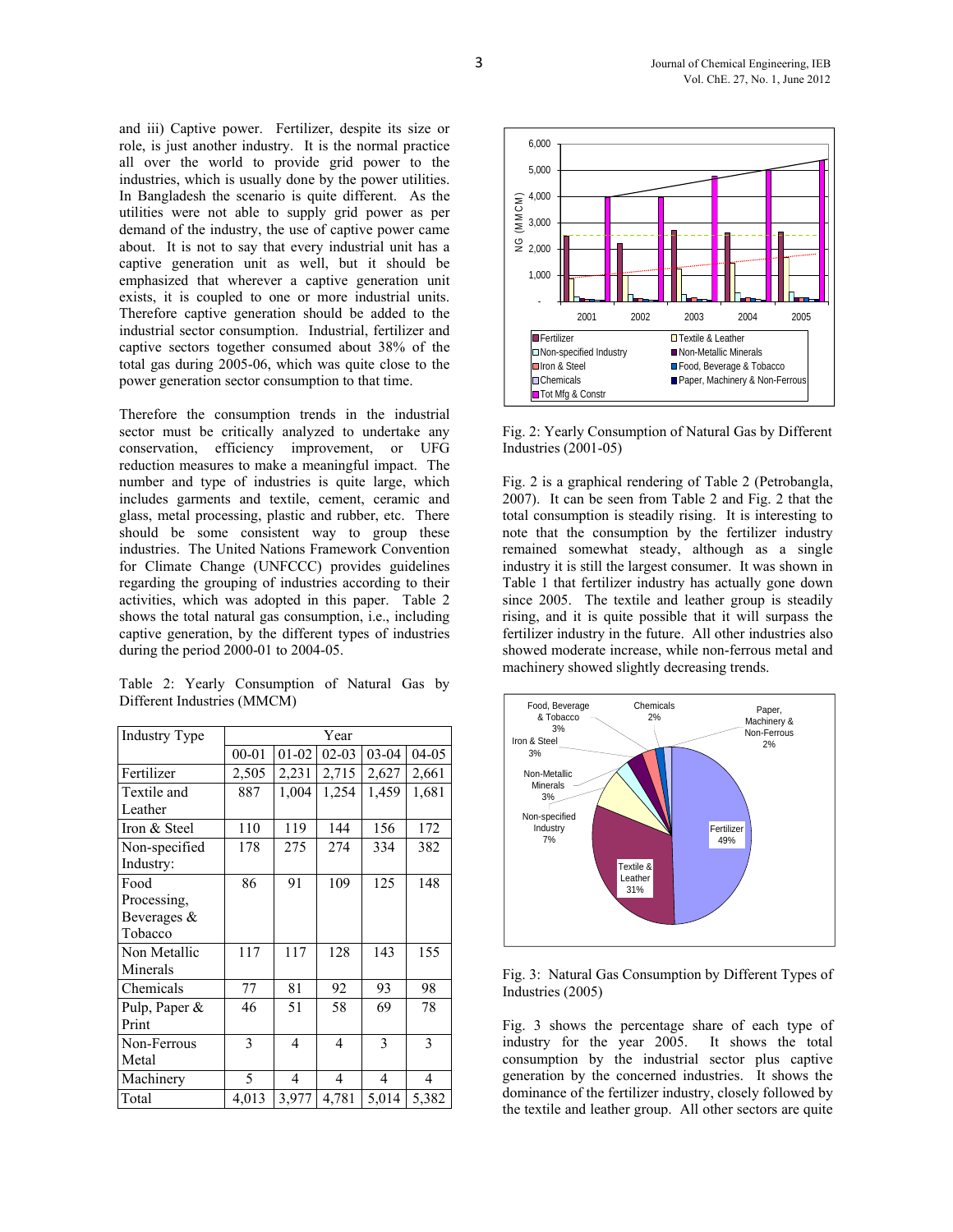small in comparison. However, some of these small consumers are energy intensive, such as the iron & steel (mainly steel re-rolling mills), cement, ceramic and glass (non-metallic minerals group). Therefore a relatively small increase in the number of these industries can have a significant impact on the overall scenario. It should be pointed out here that the textile  $\&$ leather group is mostly export oriented, while the rest are mostly catering the domestic market. Although some ceramic product is exported, it is still quite small in comparison. There is a growing domestic market for cement, iron and steel, ceramic and glass, which is indicative of the rapid urban growth.

Table 3 shows the gas consumption by the different types of industries for process heating. It includes gas burned in boilers, furnaces, kilns etc.

Table 3: Natural Gas Consumption for Process Heating (MMCM)

| <b>Industry Type</b>                         | Year      |                |                |                |                |  |
|----------------------------------------------|-----------|----------------|----------------|----------------|----------------|--|
|                                              | $00 - 01$ | $01 - 02$      | $02 - 03$      | 03-04 04-05    |                |  |
| Textile and<br>Leather                       | 561       | 597            | 720            | 835            | 947            |  |
| Iron & Steel                                 | 104       | 113            | 132            | 136            | 140            |  |
| Non-specified<br>Industry:                   | 113       | 120            | 125            | 124            | 131            |  |
| Food Processing,<br>Beverages and<br>Tobacco | 63        | 62             | 75             | 84             | 97             |  |
| Non Metallic<br>Minerals                     | 87        | 77             | 79             | 83             | 84             |  |
| Chemicals                                    | 51        | 53             | 61             | 60             | 64             |  |
| Pulp, Paper $\&$<br>Print                    | 12        | 12             | 12             | 12             | 12             |  |
| Non-Ferrous<br>Metal                         | 1         | $\overline{c}$ | $\overline{c}$ | $\overline{2}$ | $\overline{c}$ |  |
| Machinery                                    | 1         | 1              | 1              | 1              | 1              |  |
| Total gas for<br>Process heat                | 993       | 1,037          | 1,207          | 1,337          | 1,478          |  |

It is not clear whether fertilizer industry have any captive generation. The gas consumption by the fertilizer industry is usually reported as the total amount, which includes the raw material feed gas as well as the gas for process heating requirements. These are not segregated neither reported separately. The authors made a calculation based on the chemical composition of urea, which indicated that about 30% of the gas is converted into fertilizer. Thus it was assumed that 70% gas is used up in process heating. Table 4 shows the gas consumption by the fertilizer industry.

Table 4: Natural gas consumption by the fertilizer industry (MMCM)

| Year   |       |       |       |       | 2000-2001-02 2002-03 2003-04 2004-05 |
|--------|-------|-------|-------|-------|--------------------------------------|
|        | 01    |       |       |       |                                      |
| Energy | 1,754 | 1,562 | 1,901 | 1,840 | 1,863                                |
| Feed   | 752   | 670   | 815   | 788   | 798                                  |
| Total  | 2,505 | 2,232 | 2.715 | 2,628 | 2,661                                |

Table 5 shows the gas consumption for captive power generation. The textile and leather group consumed the highest amount of gas for captive power, maintaining a consistent trend with the process heating consumption for the same group as shown in table 3. All the other industries also showed moderately increasing trends.

Table 5: Natural gas Consumption for Captive Power Generation (MMCM)

| <b>Industry Type</b>                         | Year           |                |                |                |                |  |
|----------------------------------------------|----------------|----------------|----------------|----------------|----------------|--|
|                                              | $00 - 01$      | $01 - 02$      | $02 - 03$      |                | 03-04 04-05    |  |
| Textile and<br>Leather                       | 325            | 407            | 534            | 624            | 734            |  |
| Iron & Steel                                 | 6              | 6              | 12             | 20             | 32             |  |
| Non-specified<br>Industry:                   | 65             | 154            | 149            | 211            | 251            |  |
| Food Processing,<br>Beverages and<br>Tobacco | 23             | 29             | 34             | 41             | 50             |  |
| Non Metallic<br>Minerals                     | 31             | 41             | 48             | 60             | 71             |  |
| Chemicals                                    | 26             | 28             | 32             | 33             | 34             |  |
| Pulp, Paper and<br>Print                     | 34             | 39             | 46             | 57             | 66             |  |
| Non-Ferrous<br>Metals                        | $\overline{2}$ | $\overline{2}$ | $\overline{2}$ | $\overline{2}$ | $\overline{2}$ |  |
| Machinery                                    | 3              | 3              | 3              | 3              | 3              |  |
| Total gas for<br>captive power               | 514            | 709            | 859            | 1,051          | 1,243          |  |

Fig. 4 shows the total natural gas consumption for process heating and captive power generation. Fig. 5 shows the same in a percentage representation. It shows that the share for captive generation by various industries increased from 13% to 23% of the total consumption. This trend is likely to continue unless power generation by the power utilities is boosted up and grid power is improved. Otherwise it will put extra pressure on the gas marketing companies to provide additional gas connection to increasing number of industrial units for captive generation. The captive generation to grid power will assume a high ratio, which is unusual for most countries.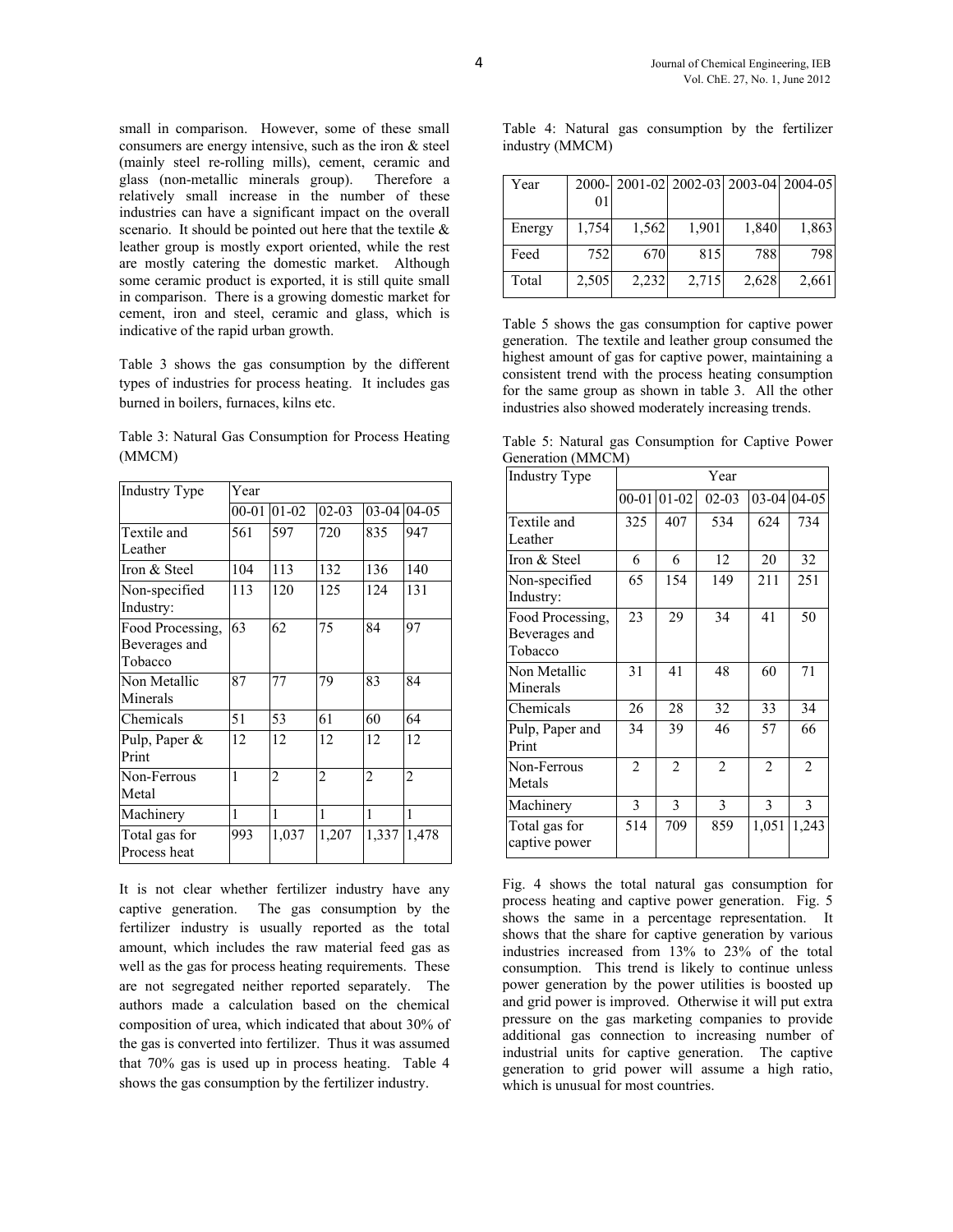

Fig. 4: Natural Gas Consumption for Process Heating and Captive Power (2001-05)





#### **3.1. Consumption Intensity**

The above discussion is incomplete without an understanding of the gas consumption intensity by different industries. From the data available, there were 1,577 units of garments, textile, knitting and dying units in 2005, consuming about 920 MMCM of gas for process heating only. Thus average consumption per unit was 0.58 MMCM/year. Captive generation is not included in this analysis because it is not known exactly which units were using captive generation, although individual counting showed 129 units consuming about 418 MMCM of gas. Cement, ceramic and glass industries are known to be highly energy intensive. Reliable data on cement factories were not available. There were only 31 ceramic plants consuming about 39 MMCM, i.e., 1.25 MMCM/unit/year. Only 5 glass factories consumed 2.83 MMCM, or 0.57 MMCM/unit. The highest consumer was still the fertilizer factories. Only 7 units consumed about 1,860 MMCM, or 266 MMCM/unit. These are however, large plants with high volume of output. The only measure that can be taken here is to improve specific gas consumption by setting up new fertilizer plants.

These numbers however, are not sufficient to formulate gas distribution or marketing policy. It will require more data including the total output, value generated/added, energy consumption per unit of product, profitability of the industry, mass employment opportunities, contribution to national GDP, etc.

#### **3.2. Grouping of Industries**

Table 6 shows the various local industries considered in this paper, with the corresponding grouping and code specified by UNFCCC.

Table 6: Local industries grouping under UNFCCC

| $2006$ code | Industry Type                 | Industries                                                                 | $2006$ code      | Industry Type                          | Industries                                                                |
|-------------|-------------------------------|----------------------------------------------------------------------------|------------------|----------------------------------------|---------------------------------------------------------------------------|
| 1A2a        | Iron $&$<br>Steel             | Steel                                                                      |                  |                                        | Agro                                                                      |
|             |                               | Cable<br>Metal                                                             |                  |                                        | Bakery<br>Dairy                                                           |
|             | Non-Ferrous<br>Metals<br>1A2b | Molding                                                                    | 1A <sub>2e</sub> |                                        | Edible oil                                                                |
| 1A2c        | Chemicals                     | Chemical<br>Oxygen<br>Pharma.<br>Plastic<br>Polymer<br>Polythene<br>Rubber |                  | Food Processing, Beverages and Tobacco | Food &<br>Beverage.<br>Poultry<br>Salt<br>Seed<br>Sugar<br>Tobacco<br>Tea |
| IA2d        | Pulp, Paper<br>Print          | Soap<br>Board<br>Packaging<br>Paper                                        | 1A2f             | Non Metallic<br>Minerals               | Cement<br>Ceramics<br>Glass<br>Melamine                                   |
|             |                               | Dyeing<br>Footwear                                                         | 1A2h             | Machin<br>ery                          | <b>Battery</b><br>Electronic<br>$\overline{\mathbf{s}}$                   |
| 1A21        | Textile & Leather             | Garments<br>Knitting<br>Spinning<br>Textile                                | 1A2m             | Non-specified<br>Industry:             | Jute<br>Others                                                            |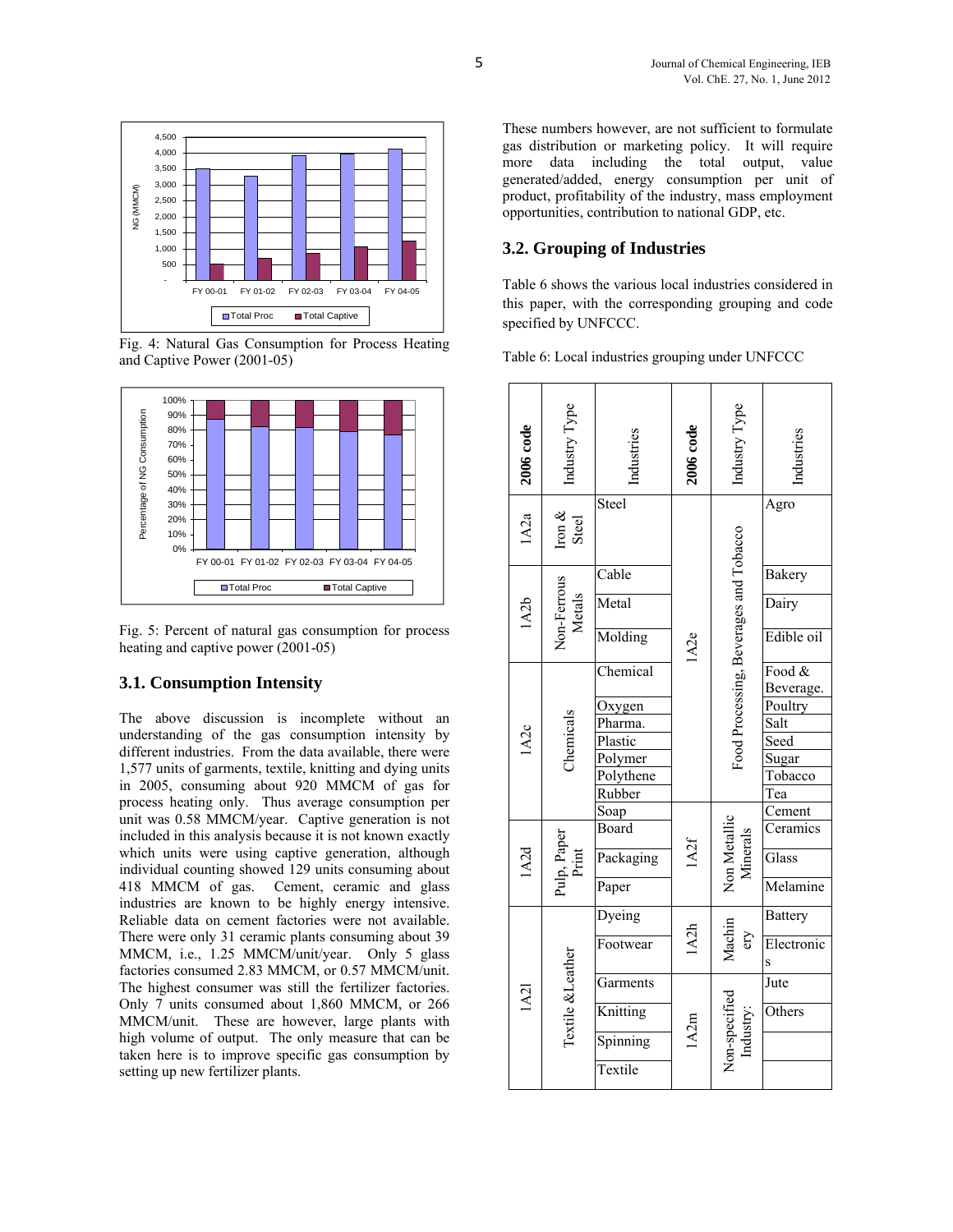# **4. Discussions**

Seven ammonia-urea complexes (six public and one foreign owned private) have been built in the country since 1961. The total installed capacities of these plants are 2,895,700 tons of urea and 1,886,700 tons of ammonia per year. Except for JFCL all plants are more than 20 years old. NGFF in Fenchuganj and UFFL in Ghorashal are 47 and 37 years old respectively. The Specific Energy Consumption, or SEC (MCF of natural gas consumed to produce one ton of urea) of these plants is more than double (46 MCF/Ton) than that of a state-of-the art urea plant (22 MCF/Ton). Therefore, the best option is to build totally new plants in the existing factory location. The SECs of the other four plants are also high: JFCL [30 MCF/Ton]; CUFL [36 MCF/Ton]; ZFCL [41 MCF/Ton]; and PUFF [51 MCF/Ton]. The potential of significant gas throughput efficiency improvement by replacing these older plants is obvious (Quader, 2008). There is a significant gas saving potential in this sector, which can be as high as 25 BCF (about 700 MMCM) per year.

Different studies indicate that the annual demand for urea in the country would be 3.3 to 4.5 million tonnes by FY 2024-25 (Economic Review 2005, Econ 2002). Unless new plants are set up, or existing plants are extended to implement new technology, the gas consumption trend will remain flat, and wasteful. Bangladesh is still a largely agrarian country, where the fertilizer plays a vital role. It is related to national food security. Therefore this sector must enjoy high priority. Immediate measures should be taken to renovate or install new plant so that more output is obtained from the same amount of gas.

Natural gas consumption in the textile and leather industries is steadily rising. Captive power increased almost parallel to the industrial sector's growth. Most of these establishments are export oriented, and thus significantly contributing to the national GDP. They are also creating mass employment opportunity, which has both economical and social impacts. Given the cheap labor, cheap gas, and the international reputation, this sector is likely to grow steadily. Only problems like labor unrest, significant gas price hike, or gas supply shortfall might stop the growth trend.

Although consumption in the rest of the industries is much lower, the steady rise in most of them is noticeable. A well formulated policy should take into account not only gas consumption, but also consumption intensity, output, value generated or added, profitability, mass employment, and environmental impact. Some industries, especially the

textile and leather group, cause significant damage to the environment by polluting air, water resources, and agricultural lands, which may far outweigh the benefits. Health hazards caused by polluting industries have far reaching consequences, which will eventually become a great national burden. Therefore, although this group is important for export earnings and mass employment, and therefore enjoy some preferential treatment, they must be brought under strict regulations regarding environmental impact. Finally, losing concerns, if any, should not be nurtured at the expense of valuable and scare national resource.

Some discussion is also relevant regarding the pricing of gas. Currently all industries are subject to the same tariff. It is worthwhile studying the share of energy cost in the overall costing of the products. For some industries the energy cost is quite small in the total costing of the product, whereas for some energy intensive industries the energy cost is quite significant. Therefore the authorities may think about formulating price structures according to the industry types, depending on the energy cost element in their respective products.

The above analysis and discussions should be useful to prioritize in case of gas supply shortage, when gas may need to be rationed, and tariff is restructured for different industry types.

# **5. Conclusion & Recommendations**

Industry type based analysis of natural gas consumption is important to understand the nature and growth trends of various types of industries. Different industries impact the national economy in different ways. The type of analysis presented here is helpful for policy makers to prioritize the sectors in case preferential supply and tariff restructuring become necessary.

Fertilizer sector must be nurtured to ensure national food security. It requires energy efficiency measures and new plants with modern technology. Textile and leather group also deserve special attention, because it is mostly export oriented and therefore vital for national economy and mass employment. Other upcoming but highly energy intensive industries like ceramic, glass and cement need careful consideration as discussed in the preceding section. A thorough study of relationship between energy intensity, economic benefit and environmental impact of the high growth industries should be conducted before formulating a priority list for gas distribution.